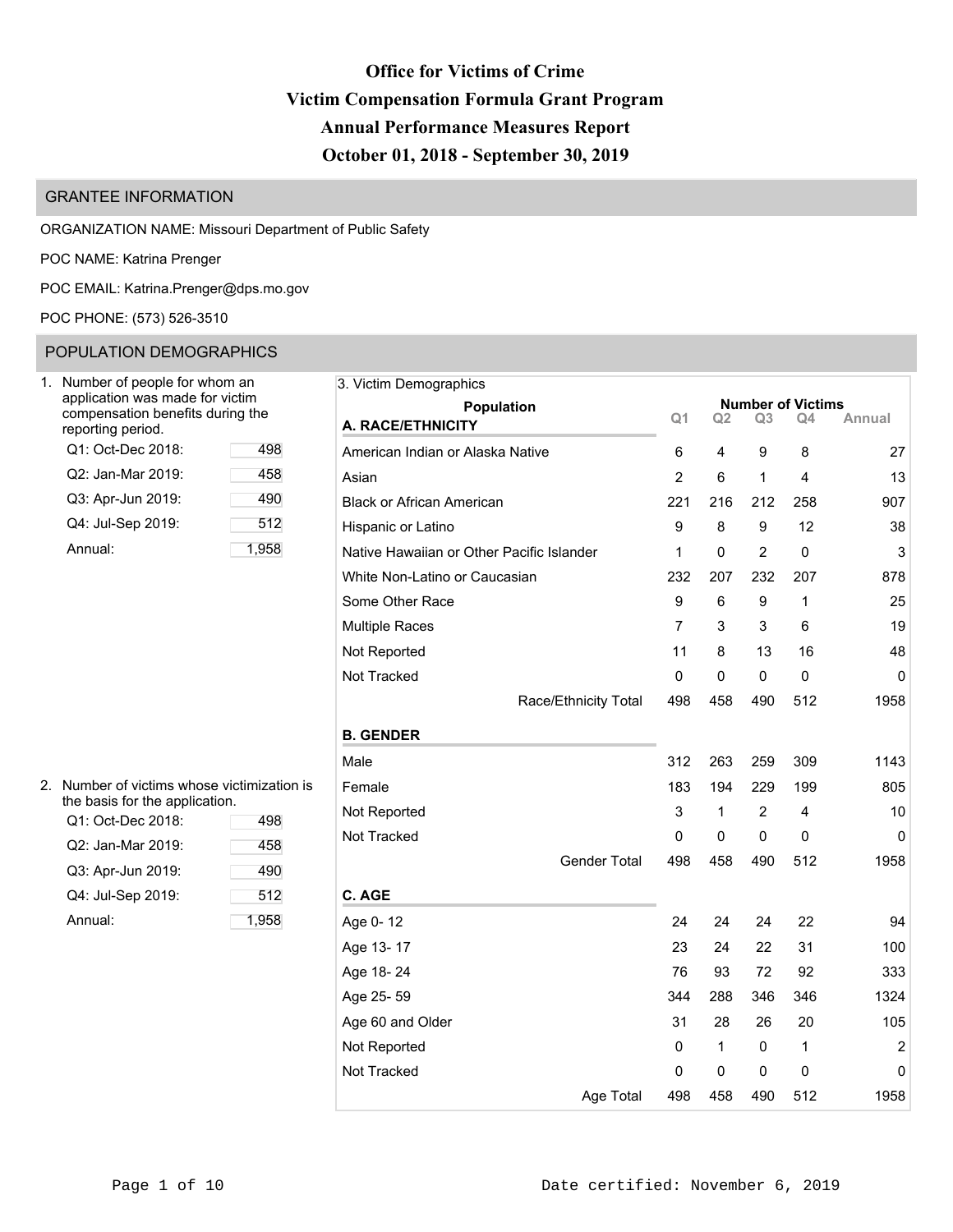### PERFORMANCE MEASURES

4. Based on your program's general procedure, indicate if

Q1: Oct-Dec 2018:

Victims and indirect victims generally count as separate applications

Q2: Jan-Mar 2019:

Victims and indirect victims generally count as separate applications

Q3: Apr-Jun 2019:

Victims and indirect victims generally count as separate applications

Q4: Jul-Sep 2019:

Victims and indirect victims generally count as separate applications

# 5. Number of new applications **received** during

| the reporting period |       |
|----------------------|-------|
| Q1: Oct-Dec 2018:    | 498   |
| Q2: Jan-Mar 2019:    | 458   |
| Q3: Apr-Jun 2019:    | 490   |
| Q4: Jul-Sep 2019:    | 512   |
| Annual:              | 1.958 |

### 6. Number of applications **approved** during the

| reporting period. |     |
|-------------------|-----|
| Q1: Oct-Dec 2018: | 148 |
| Q2: Jan-Mar 2019: | 258 |
| Q3: Apr-Jun 2019: | 230 |
| Q4: Jul-Sep 2019: | 243 |
| Annual:           | 879 |

7. Number of applications **denied/closed**. (i.e., applications that were not approved) during the reporting period.

| Q1: Oct-Dec 2018: | 80  |
|-------------------|-----|
| Q2: Jan-Mar 2019: | 201 |
| Q3: Apr-Jun 2019: | 147 |
| Q4: Jul-Sep 2019: | 174 |
| Annual:           | 602 |

### Reason(s) for denial or close status applicable for the reporting period:

| <b>Population</b>                                                                                                         |    | <b>Number of Victims</b> |    |    |           |  |  |  |
|---------------------------------------------------------------------------------------------------------------------------|----|--------------------------|----|----|-----------|--|--|--|
|                                                                                                                           | Q1 | Q <sub>2</sub>           | Q3 |    | Q4 Annual |  |  |  |
| A. Application not filed within time limit                                                                                | 0  | 1                        | 18 | 12 | 31        |  |  |  |
| B. Failure to report to police                                                                                            | 0  | 3                        | 0  | 1  | 4         |  |  |  |
| C. Failure to cooperate with law enforcement,<br>victim/witness coordinator, and/or other official<br>required by program | 13 | 13                       | 6  | 14 | 46        |  |  |  |
| D. Incomplete information                                                                                                 | 26 | 94                       | 45 | 43 | 208       |  |  |  |
| E. Contributory misconduct                                                                                                | 10 | 16                       | 9  | 23 | 58        |  |  |  |
| F. Ineligible crime                                                                                                       | 16 | 19                       | 9  | 10 | 54        |  |  |  |
| G. Ineligible application                                                                                                 | 6  | 22                       | 30 | 35 | 93        |  |  |  |
| Other                                                                                                                     | 9  | 33                       | 30 | 36 | 108       |  |  |  |
| Donial ovalonation:                                                                                                       |    |                          |    |    |           |  |  |  |

Denial explanation:

Qtr 1: 1-Application Withdrawn; 1-Victim Currently Incarcerated; 1-Victim Deceased; 3-Reimbursement by Collateral Source/Medicaid or Medicare; 2-Reimbursement by Collateral Source/Insurance Programs; 1-Lost Wages Cannot Be Considered

Qtr 2: 1-No Minimum Loss; 5-Not a Qualified Claimant; 2-Reimbursement by Collateral Source; 1-Reimbursement by Collateral Source/Medicaid or Medicare; 8-Reimbursement by Collateral Source/Insurance Programs; 1-No Minimum Loss/Reimbursed by Insurance; 9-No Minimum Loss/Reimbursed by Medicare/Medicaid; 2-No Minimum Loss/Reimbursed by Workers' Comp; 1-Bills Not Crime Related; 1-Pending Auto Insurance; 1-Victim Not Employed on Date of Crime; 1-Application Withdrawn

Qtr 3: 1-Application Withdrawn; 1-Victim Deceased; 1-Not A Qualified Claimant; 1-Reimbursement By Collateral Source; 1-Reimbursement By Collateral Source/Medicaid or Medicare; 3-Reimbursement By Collateral Source/Insurance Programs; 7-No Minimum Loss/Reimbursed by Medicare/Medicaid; 2-No Minimum Loss/Reimbursed By Workers' Comp; 1-Suicide; 1-Bills Not Crime Related: 6-Pending Auto Insurance; 1-Lost Wages Cannot Be Considered; 1-No Minimum Loss; 3-Not A Qualified Claimant/Death Claim Qtr 4: 1-Application Withdrawn; 1-Reimbursement by Collateral Source; 8-Not a Qualified Claimant-Death Claim; 5-Reimbursement by Collateral Source/Medicaid or Medicare; 7-Reimbursement by Collateral Source/Insurance Programs; 9-No Minimum Loss/Reimbursed by Medicare/Medicaid; 1-Pending Auto Insurance; 3-No Minimum Loss; 1-Victim Not Employed on Date of Crime

### 8. Number of applications received for Sexual Assault Forensic Examinations during the reporting period

| Annual:           | 4,422 |  |  |  |
|-------------------|-------|--|--|--|
| Q4: Jul-Sep 2019: | 1,147 |  |  |  |
| Q3: Apr-Jun 2019: | 1,140 |  |  |  |
| Q2: Jan-Mar 2019: | 1,080 |  |  |  |
| Q1: Oct-Dec 2018: | 1,055 |  |  |  |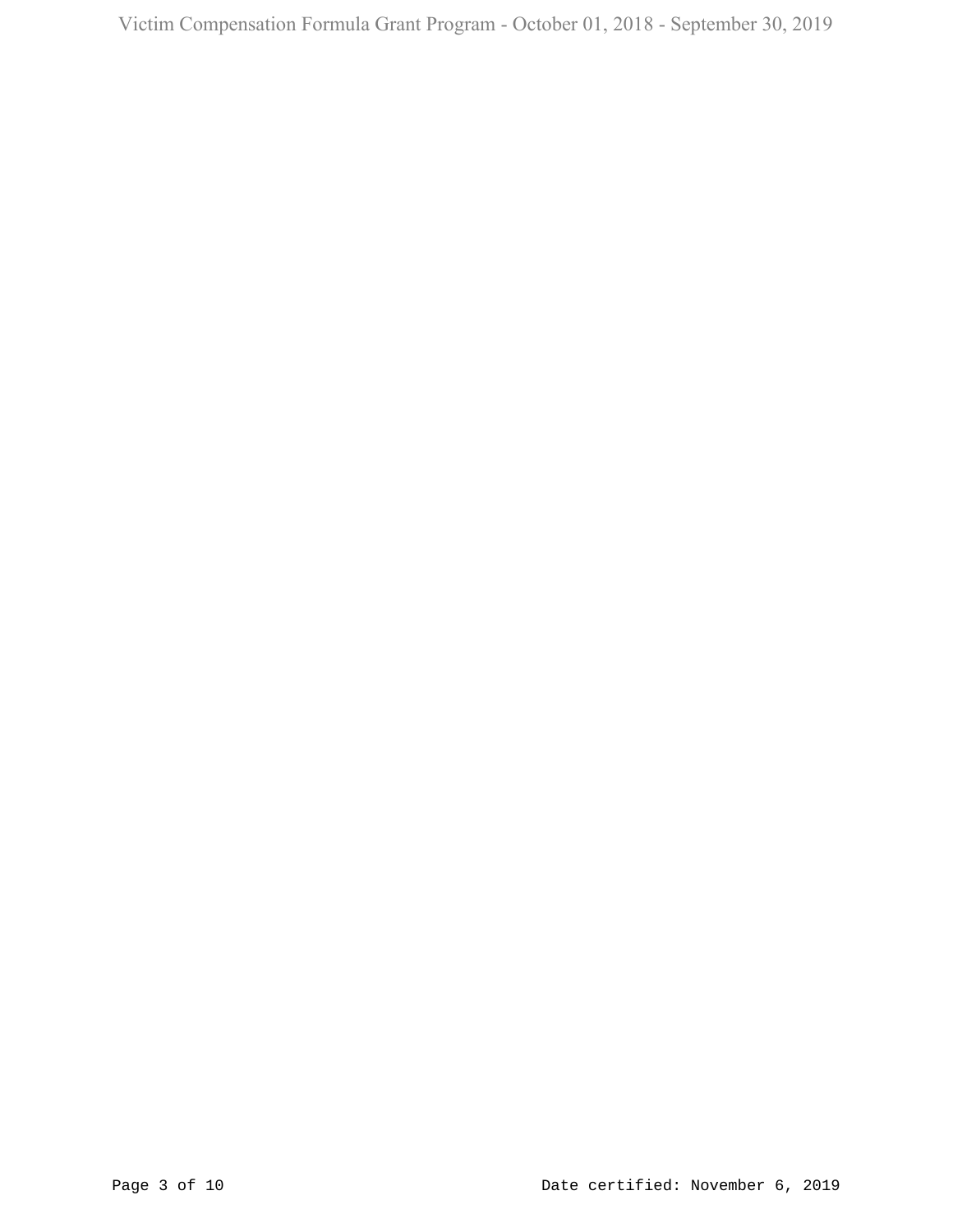| PAYMENT STATISTICS BY CRIME TYPE<br>Qtr:1                                   |                                                                                                   |                            |                      |                         |                                                      |                                            |               |            |                         |                                              |           |                           |                                                                                      |                                                                                                                                    |                                                                                                                       |                                                                                                                                                     |                                                                                                                  |                                                                                                        |
|-----------------------------------------------------------------------------|---------------------------------------------------------------------------------------------------|----------------------------|----------------------|-------------------------|------------------------------------------------------|--------------------------------------------|---------------|------------|-------------------------|----------------------------------------------|-----------|---------------------------|--------------------------------------------------------------------------------------|------------------------------------------------------------------------------------------------------------------------------------|-----------------------------------------------------------------------------------------------------------------------|-----------------------------------------------------------------------------------------------------------------------------------------------------|------------------------------------------------------------------------------------------------------------------|--------------------------------------------------------------------------------------------------------|
|                                                                             |                                                                                                   |                            |                      |                         |                                                      | <b>EXPENSE TYPES PAID (in dollars)</b>     |               |            |                         |                                              |           |                           |                                                                                      |                                                                                                                                    | <b>TYPES OF VICTIMIZATIONS</b><br><b>RELATED TO A CRIME TYPE</b>                                                      |                                                                                                                                                     |                                                                                                                  |                                                                                                        |
| <b>TYPES OF CRIME</b>                                                       | During<br>riod<br>al Number of<br>plications Paid I<br>Reporting Peri<br>Total<br>Applic<br>the R | Clean Up<br>Scene<br>Crime | Ő<br>indent<br>Deper | Support<br>conomic<br>ш | <b>Burial</b><br>$\overline{\mathfrak{a}}$<br>Ŝ<br>ш | except<br>Medical/Dental<br>mental health) | Mental Health | Relocation | Services<br>Replacement | ensic<br>ਨ<br>ш<br>ã<br>⋖<br>Sexual<br>Exams | Travel    | explain)<br>Other (please | Crime<br>this<br>$\overline{\mathbf{p}}$<br>isia <sup>-</sup><br>Œ.<br>Total<br>Type | ther of Applications<br>ted to Bullying that<br>a Paid During the<br>orting Period<br>Number<br>Related t<br>were Pai<br>Reporting | Number of Applications<br>Related to Domestic<br>and Family Violence<br>that were Paid During<br>the Reporting Period | T Applications<br>b Elder<br>eglect that<br>I During the<br>Period<br>Number of <i>A</i><br>Related to E<br>Abuse/Neg<br>were Paid L<br>Renorting P | r of Applications<br>I to Hate Crimes<br>were Paid During<br>Reporting Period<br>Number<br>Related t<br>est<br># | Number of Applications<br>Related to Mass<br>Violence that were<br>Paid During the<br>Reporting Period |
| Arson                                                                       |                                                                                                   |                            |                      |                         |                                                      |                                            |               |            |                         |                                              |           |                           |                                                                                      |                                                                                                                                    |                                                                                                                       |                                                                                                                                                     |                                                                                                                  |                                                                                                        |
| Assault                                                                     | 55                                                                                                | NA                         | <b>NA</b>            | \$104,948               | \$0                                                  | \$371,387                                  | \$570         | <b>NA</b>  | <b>NA</b>               |                                              | NA        | \$0                       | \$476,905                                                                            | $\overline{0}$                                                                                                                     | 8                                                                                                                     | $\overline{0}$                                                                                                                                      | $\overline{0}$                                                                                                   | $\overline{0}$                                                                                         |
| Burglary                                                                    |                                                                                                   |                            |                      |                         |                                                      |                                            |               |            |                         |                                              |           |                           |                                                                                      |                                                                                                                                    |                                                                                                                       |                                                                                                                                                     |                                                                                                                  |                                                                                                        |
| <b>Child Physical Abuse/Neglect</b>                                         | 2 <sup>1</sup>                                                                                    | <b>NA</b>                  | <b>NA</b>            | \$0                     | \$0                                                  | \$102                                      | \$3,250       | <b>NA</b>  | <b>NA</b>               |                                              | NA        | \$0                       | \$3,352                                                                              | $\overline{0}$                                                                                                                     | $\overline{0}$                                                                                                        |                                                                                                                                                     | $\overline{0}$                                                                                                   | $\overline{0}$                                                                                         |
| Child Pornography                                                           | 1 <sup>1</sup>                                                                                    | <b>NA</b>                  | <b>NA</b>            | \$0                     | \$0                                                  | \$1,288                                    | \$1,219       | <b>NA</b>  | <b>NA</b>               |                                              | <b>NA</b> | \$0                       | \$2,506                                                                              | $\overline{0}$                                                                                                                     | $\overline{0}$                                                                                                        |                                                                                                                                                     | $\overline{0}$                                                                                                   | $\overline{0}$                                                                                         |
| <b>Child Sexual Abuse</b>                                                   | 3 <sup>1</sup>                                                                                    | NA                         | <b>NA</b>            | \$1,230                 | \$0                                                  | \$0                                        | \$1,003       | <b>NA</b>  | <b>NA</b>               | \$98,093                                     | <b>NA</b> | \$0                       | \$100,326                                                                            | $\overline{0}$                                                                                                                     | $\overline{0}$                                                                                                        |                                                                                                                                                     | $\overline{0}$                                                                                                   | $\overline{0}$                                                                                         |
| <b>DUI/DWI</b>                                                              | 2 <sub>1</sub>                                                                                    | NA                         | <b>NA</b>            | \$7,280                 | \$5,000                                              | \$676                                      | \$0           | <b>NA</b>  | <b>NA</b>               |                                              | <b>NA</b> | \$0                       | \$12,956                                                                             | $\overline{0}$                                                                                                                     | $\overline{0}$                                                                                                        | $\overline{0}$                                                                                                                                      | $\overline{0}$                                                                                                   | $\overline{0}$                                                                                         |
| <b>Fraud/Financial Crimes</b>                                               |                                                                                                   |                            |                      |                         |                                                      |                                            |               |            |                         |                                              |           |                           |                                                                                      |                                                                                                                                    |                                                                                                                       |                                                                                                                                                     |                                                                                                                  |                                                                                                        |
| Homicide                                                                    | 59                                                                                                | NA                         | <b>NA</b>            | \$45,000                | \$200,065                                            | \$850                                      | \$225         | <b>NA</b>  | <b>NA</b>               |                                              | NA        | \$0                       | \$246,140                                                                            | $\overline{0}$                                                                                                                     |                                                                                                                       | $\overline{0}$                                                                                                                                      | $\overline{0}$                                                                                                   | $\overline{0}$                                                                                         |
| Human Trafficking                                                           |                                                                                                   |                            |                      |                         |                                                      |                                            |               |            |                         |                                              |           |                           |                                                                                      |                                                                                                                                    |                                                                                                                       |                                                                                                                                                     |                                                                                                                  |                                                                                                        |
| Kidnapping                                                                  |                                                                                                   |                            |                      |                         |                                                      |                                            |               |            |                         |                                              |           |                           |                                                                                      |                                                                                                                                    |                                                                                                                       |                                                                                                                                                     |                                                                                                                  |                                                                                                        |
| <b>Other Vehicular Crimes</b>                                               | 5 <sup>1</sup>                                                                                    | <b>NA</b>                  | <b>NA</b>            | \$2,527                 | \$5,324                                              | \$4,381                                    | \$0           | <b>NA</b>  | <b>NA</b>               |                                              | <b>NA</b> | \$0                       | \$12,233                                                                             | $\overline{0}$                                                                                                                     | $\Omega$                                                                                                              | $\overline{0}$                                                                                                                                      | $\overline{0}$                                                                                                   | $\overline{0}$                                                                                         |
| Robbery                                                                     | 5 <sup>1</sup>                                                                                    | NA                         | <b>NA</b>            | \$0                     | \$0                                                  | \$8,994                                    | \$4,446       | <b>NA</b>  | <b>NA</b>               |                                              | NA        | \$0                       | \$13,440                                                                             | $\overline{0}$                                                                                                                     | $\overline{0}$                                                                                                        | $\overline{0}$                                                                                                                                      | $\overline{0}$                                                                                                   | $\overline{0}$                                                                                         |
| Sexual Assault                                                              | 16                                                                                                | <b>NA</b>                  | <b>NA</b>            | \$11,631                | \$0                                                  | \$12,769                                   | \$4,761       | <b>NA</b>  | <b>NA</b>               | \$113,013                                    | <b>NA</b> | \$84                      | \$142,257                                                                            | $\overline{0}$                                                                                                                     | $\overline{0}$                                                                                                        | $\overline{0}$                                                                                                                                      | $\overline{0}$                                                                                                   | $\overline{0}$                                                                                         |
| Stalking                                                                    |                                                                                                   |                            |                      |                         |                                                      |                                            |               |            |                         |                                              |           |                           |                                                                                      |                                                                                                                                    |                                                                                                                       |                                                                                                                                                     |                                                                                                                  |                                                                                                        |
| Terrorism                                                                   |                                                                                                   |                            |                      |                         |                                                      |                                            |               |            |                         |                                              |           |                           |                                                                                      |                                                                                                                                    |                                                                                                                       |                                                                                                                                                     |                                                                                                                  |                                                                                                        |
| Total                                                                       | 148                                                                                               | <b>NA</b>                  | <b>NA</b>            | \$172,615               | \$210,389                                            | \$400,448                                  | \$15,474      | <b>NA</b>  | <b>NA</b>               | \$211,106                                    | <b>NA</b> | \$84                      | \$1,010,116                                                                          | $\overline{0}$                                                                                                                     | 9                                                                                                                     | $\overline{0}$                                                                                                                                      | $\overline{0}$                                                                                                   | $\overline{0}$                                                                                         |
| * Other expense explanations<br>Personal Property - 83.91<br>Sexual Assault |                                                                                                   |                            |                      |                         |                                                      |                                            |               |            |                         |                                              |           |                           |                                                                                      |                                                                                                                                    |                                                                                                                       |                                                                                                                                                     |                                                                                                                  |                                                                                                        |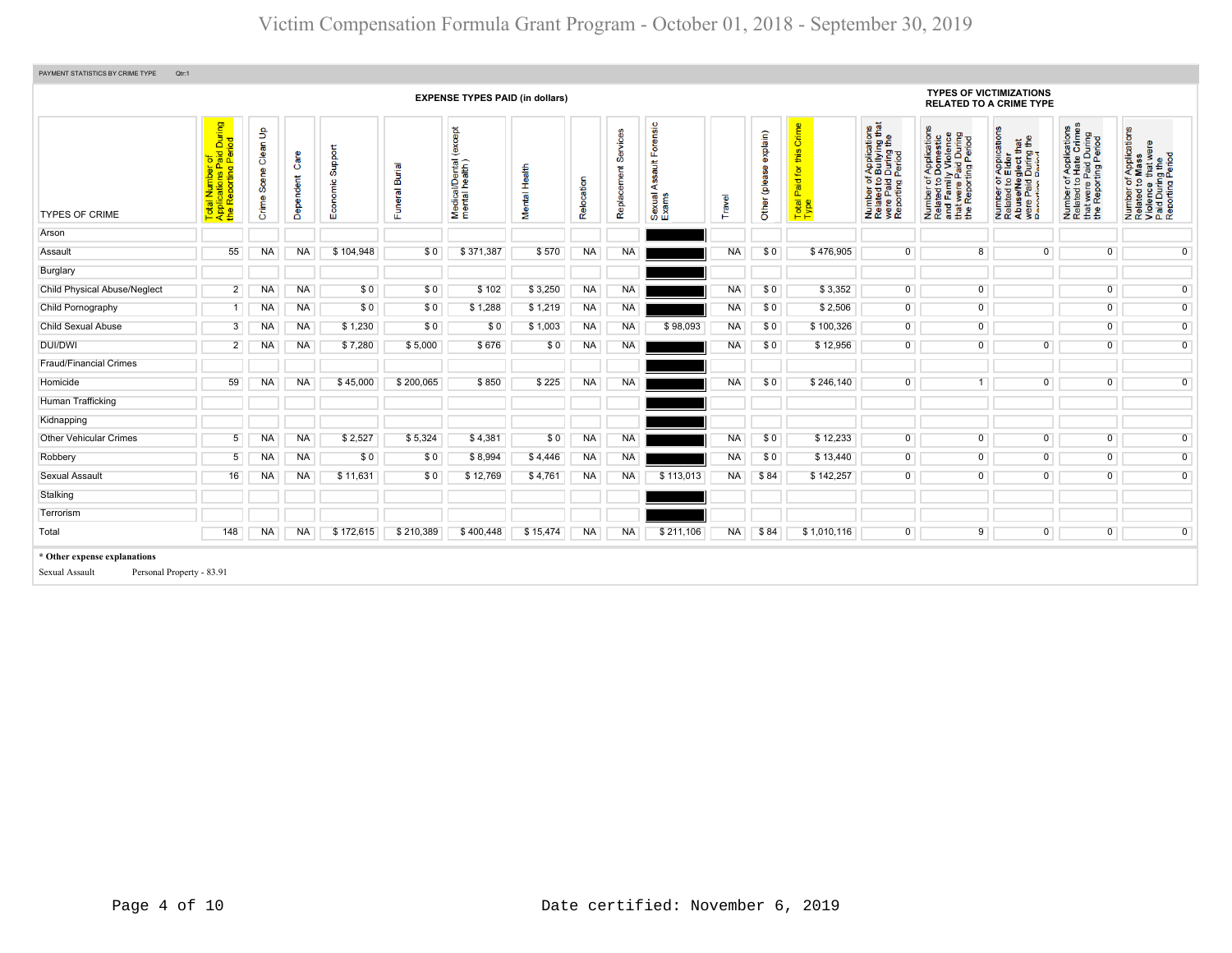| PAYMENT STATISTICS BY CRIME TYPE<br>Qtr:2                           |                                                                                                                    |                                         |                         |                                    |                           |                                              |               |                 |                            |                                                   |           |                              |                                                                                |                                                                                                                                         |                                                                                                                       |                                                                                                                                               |                                                                                                                                                           |                                                                                                        |
|---------------------------------------------------------------------|--------------------------------------------------------------------------------------------------------------------|-----------------------------------------|-------------------------|------------------------------------|---------------------------|----------------------------------------------|---------------|-----------------|----------------------------|---------------------------------------------------|-----------|------------------------------|--------------------------------------------------------------------------------|-----------------------------------------------------------------------------------------------------------------------------------------|-----------------------------------------------------------------------------------------------------------------------|-----------------------------------------------------------------------------------------------------------------------------------------------|-----------------------------------------------------------------------------------------------------------------------------------------------------------|--------------------------------------------------------------------------------------------------------|
|                                                                     |                                                                                                                    |                                         |                         |                                    |                           | <b>EXPENSE TYPES PAID (in dollars)</b>       |               |                 |                            |                                                   |           |                              |                                                                                |                                                                                                                                         |                                                                                                                       | <b>TYPES OF VICTIMIZATIONS</b><br><b>RELATED TO A CRIME TYPE</b>                                                                              |                                                                                                                                                           |                                                                                                        |
| <b>TYPES OF CRIME</b>                                               | During<br>iod<br>$\overline{\mathbf{p}}$<br><b>Pa</b><br>ting<br>றி.<br>Total Numb<br>Applications<br>the Reportin | $\mathbf{e}$<br>Clean<br>Scene<br>Crime | ပ<br>endent<br>Dep<br>O | Support<br>nomic<br>$\overline{E}$ | ल<br>മ്<br>eral<br>s<br>ш | except<br>Medical/Dental (<br>mental health) | Mental Health | cation<br>Relor | vices<br>ශී<br>Replacement | Forensic<br>$\frac{4}{3}$<br>⋖<br>Sexual<br>Exams | Travel    | explain)<br>(please<br>Other | Crime<br>this<br>$\overline{\mathsf{p}}$<br>Paid <sup>+</sup><br>Total<br>Type | rf Applications<br>b Bullying that<br>I During the<br>Period<br>Number of <i>I</i><br>Related to <b>B</b><br>were Paid L<br>Reporting P | Number of Applications<br>Related to Domestic<br>and Family Violence<br>that were Paid During<br>the Reporting Period | T Applications<br>b Elder<br>glect that<br>During the<br>Number of <i>I</i><br>Related to <b>E</b><br>Abuse/Neg<br>were Paid L<br>Renorting P | f Applications<br>Hate Crimes<br>Paid During<br>ing Period<br>Paid<br>ting f<br>$\frac{1}{6}$<br>t were<br>Report<br>Number<br>Related 1<br>$\frac{1}{2}$ | Number of Applications<br>Related to Mass<br>Violence that were<br>Paid During the<br>Reporting Period |
| Arson                                                               |                                                                                                                    |                                         |                         |                                    |                           |                                              |               |                 |                            |                                                   |           |                              |                                                                                |                                                                                                                                         |                                                                                                                       |                                                                                                                                               |                                                                                                                                                           |                                                                                                        |
| Assault                                                             | 108                                                                                                                | <b>NA</b>                               | <b>NA</b>               | \$206,614                          | \$10,205                  | \$632,055                                    | \$2,166       | <b>NA</b>       | <b>NA</b>                  |                                                   | NA        | \$0                          | \$851,040                                                                      | $\overline{0}$                                                                                                                          | 25                                                                                                                    | $\overline{0}$                                                                                                                                | $\mathbf 0$                                                                                                                                               | $\overline{0}$                                                                                         |
| Burglary                                                            |                                                                                                                    |                                         |                         |                                    |                           |                                              |               |                 |                            |                                                   |           |                              |                                                                                |                                                                                                                                         |                                                                                                                       |                                                                                                                                               |                                                                                                                                                           |                                                                                                        |
| <b>Child Physical Abuse/Neglect</b>                                 | 2 <sup>1</sup>                                                                                                     | <b>NA</b>                               | <b>NA</b>               | \$0                                | \$0                       | \$0                                          | \$1,625       | <b>NA</b>       | <b>NA</b>                  |                                                   | <b>NA</b> | \$0                          | \$1,625                                                                        | $\overline{0}$                                                                                                                          | $\overline{0}$                                                                                                        |                                                                                                                                               | $\mathbf 0$                                                                                                                                               | $\overline{0}$                                                                                         |
| Child Pornography                                                   |                                                                                                                    |                                         |                         |                                    |                           |                                              |               |                 |                            |                                                   |           |                              |                                                                                |                                                                                                                                         |                                                                                                                       |                                                                                                                                               |                                                                                                                                                           |                                                                                                        |
| <b>Child Sexual Abuse</b>                                           | 5 <sup>1</sup>                                                                                                     | <b>NA</b>                               | <b>NA</b>               | \$0                                | \$0                       | \$4,273                                      | \$3,506       | <b>NA</b>       | <b>NA</b>                  | \$108,073                                         | <b>NA</b> | \$0                          | \$115,852                                                                      | $\overline{0}$                                                                                                                          | $\overline{0}$                                                                                                        |                                                                                                                                               | $\overline{0}$                                                                                                                                            | $\overline{0}$                                                                                         |
| <b>DUI/DWI</b>                                                      | 3 <sup>1</sup>                                                                                                     | <b>NA</b>                               | <b>NA</b>               | \$0                                | \$11,826                  | \$0                                          | \$300         | <b>NA</b>       | <b>NA</b>                  |                                                   | <b>NA</b> | \$0                          | \$12,126                                                                       | $\overline{0}$                                                                                                                          | $\overline{0}$                                                                                                        | $\overline{0}$                                                                                                                                | $\overline{0}$                                                                                                                                            | $\overline{0}$                                                                                         |
| <b>Fraud/Financial Crimes</b>                                       |                                                                                                                    |                                         |                         |                                    |                           |                                              |               |                 |                            |                                                   |           |                              |                                                                                |                                                                                                                                         |                                                                                                                       |                                                                                                                                               |                                                                                                                                                           |                                                                                                        |
| Homicide                                                            | 91                                                                                                                 | <b>NA</b>                               | <b>NA</b>               | \$65,000                           | \$322,596                 | \$6,523                                      | \$5,377       | <b>NA</b>       | <b>NA</b>                  |                                                   | <b>NA</b> | \$0                          | \$399,496                                                                      | $\overline{0}$                                                                                                                          | 1                                                                                                                     | $\overline{0}$                                                                                                                                | $\overline{0}$                                                                                                                                            | $\overline{0}$                                                                                         |
| Human Trafficking                                                   |                                                                                                                    |                                         |                         |                                    |                           |                                              |               |                 |                            |                                                   |           |                              |                                                                                |                                                                                                                                         |                                                                                                                       |                                                                                                                                               |                                                                                                                                                           |                                                                                                        |
| Kidnapping                                                          |                                                                                                                    |                                         |                         |                                    |                           |                                              |               |                 |                            |                                                   |           |                              |                                                                                |                                                                                                                                         |                                                                                                                       |                                                                                                                                               |                                                                                                                                                           |                                                                                                        |
| <b>Other Vehicular Crimes</b>                                       | 9 <sup>1</sup>                                                                                                     | <b>NA</b>                               | <b>NA</b>               | \$12,880                           | \$22,571                  | \$9,869                                      | \$0           | <b>NA</b>       | <b>NA</b>                  |                                                   | <b>NA</b> | \$0                          | \$45,320                                                                       | $\overline{0}$                                                                                                                          | $\overline{0}$                                                                                                        | $\overline{0}$                                                                                                                                | $\mathbf 0$                                                                                                                                               | $\mathbf 0$                                                                                            |
| Robbery                                                             | 8                                                                                                                  | NA                                      | <b>NA</b>               | \$0                                | \$0                       | \$4,720                                      | \$432         | <b>NA</b>       | <b>NA</b>                  |                                                   | <b>NA</b> | \$0                          | \$5,152                                                                        | $\overline{0}$                                                                                                                          | $\overline{0}$                                                                                                        | $\overline{0}$                                                                                                                                | $\overline{0}$                                                                                                                                            | $\overline{0}$                                                                                         |
| <b>Sexual Assault</b>                                               | 31                                                                                                                 | NA                                      | <b>NA</b>               | \$34,818                           | \$0                       | \$48,124                                     | \$5,113       | <b>NA</b>       | <b>NA</b>                  | \$122,568                                         | <b>NA</b> | \$79                         | \$210,701                                                                      | $\overline{0}$                                                                                                                          | $\overline{0}$                                                                                                        | $\mathbf{0}$                                                                                                                                  | $\mathbf 0$                                                                                                                                               | $\overline{0}$                                                                                         |
| Stalking                                                            |                                                                                                                    |                                         |                         |                                    |                           |                                              |               |                 |                            |                                                   |           |                              |                                                                                |                                                                                                                                         |                                                                                                                       |                                                                                                                                               |                                                                                                                                                           |                                                                                                        |
| Terrorism                                                           |                                                                                                                    |                                         |                         |                                    |                           |                                              |               |                 |                            |                                                   |           |                              |                                                                                |                                                                                                                                         |                                                                                                                       |                                                                                                                                               |                                                                                                                                                           |                                                                                                        |
| Total                                                               | 257                                                                                                                | NA                                      | <b>NA</b>               | \$319,312                          | \$367,197                 | \$705,564                                    | \$18,519      | <b>NA</b>       | <b>NA</b>                  | \$230,641                                         | <b>NA</b> | \$79                         | \$1,641,311                                                                    | $\overline{0}$                                                                                                                          | 26                                                                                                                    | $\overline{0}$                                                                                                                                | $\mathbf 0$                                                                                                                                               | $\overline{0}$                                                                                         |
| * Other expense explanations<br>Sexual Assault<br>Personal Property |                                                                                                                    |                                         |                         |                                    |                           |                                              |               |                 |                            |                                                   |           |                              |                                                                                |                                                                                                                                         |                                                                                                                       |                                                                                                                                               |                                                                                                                                                           |                                                                                                        |
| You added "Other" crime types:                                      | Other Crimes Causing Injury-\$2,744.86                                                                             |                                         |                         |                                    |                           |                                              |               |                 |                            |                                                   |           |                              |                                                                                |                                                                                                                                         |                                                                                                                       |                                                                                                                                               |                                                                                                                                                           |                                                                                                        |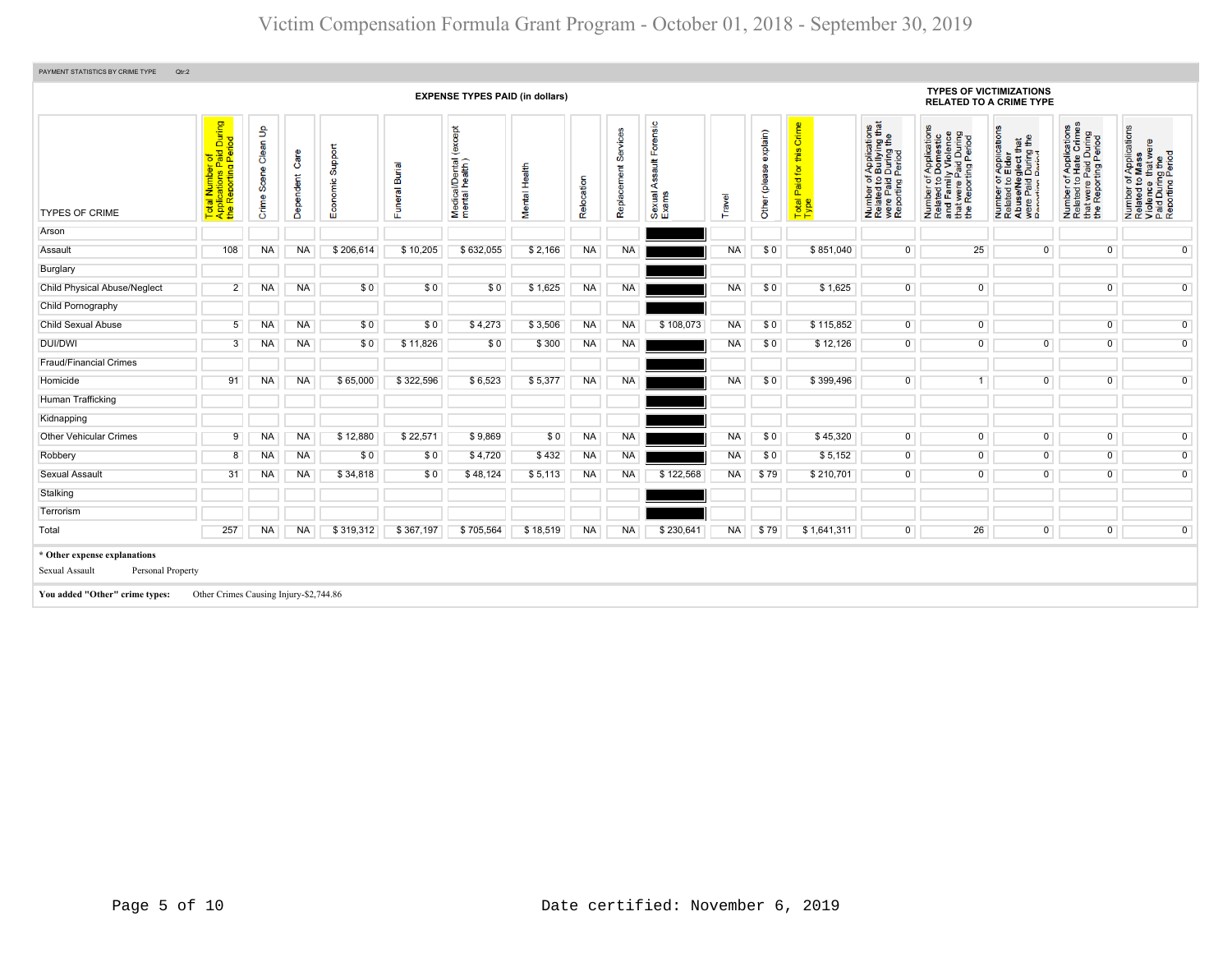| PAYMENT STATISTICS BY CRIME TYPE<br>Qtr:3                                                                          |                                                                     |                      |                   |                     |                |                                              |               |            |                         |                                            |           |                           |                                                            |                                                                                                                          |                                                                                                                       |                                                                                                                                            |                                                                                                   |                                                                                                        |
|--------------------------------------------------------------------------------------------------------------------|---------------------------------------------------------------------|----------------------|-------------------|---------------------|----------------|----------------------------------------------|---------------|------------|-------------------------|--------------------------------------------|-----------|---------------------------|------------------------------------------------------------|--------------------------------------------------------------------------------------------------------------------------|-----------------------------------------------------------------------------------------------------------------------|--------------------------------------------------------------------------------------------------------------------------------------------|---------------------------------------------------------------------------------------------------|--------------------------------------------------------------------------------------------------------|
|                                                                                                                    |                                                                     |                      |                   |                     |                | <b>EXPENSE TYPES PAID (in dollars)</b>       |               |            |                         |                                            |           |                           |                                                            |                                                                                                                          | <b>TYPES OF VICTIMIZATIONS</b>                                                                                        | <b>RELATED TO A CRIME TYPE</b>                                                                                                             |                                                                                                   |                                                                                                        |
| <b>TYPES OF CRIME</b>                                                                                              | Total Number of<br>Applications Paid During<br>the Reporting Period | Crime Scene Clean Up | Care<br>Dependent | Support<br>Economic | Funeral Burial | except<br>Medical/Dental (<br>mental health) | Mental Health | Relocation | Services<br>Replacement | Forensic<br>ssault<br>⋖<br>Sexual<br>Exams | Travel    | exp(ain)<br>Other (please | Crime<br>this<br>for<br>Paid <sup>1</sup><br>Total<br>Type | f Applications<br>b Bullying that<br>I During the<br>Period<br>Number of A<br>Related to B<br>were Paid D<br>Reporting P | Number of Applications<br>Related to Domestic<br>and Family Violence<br>that were Paid During<br>the Reporting Period | T Applications<br>b Elder<br>aglect that<br>I During the<br>Period<br>Number of<br>Related to I<br>Abuse/Neg<br>were Paid I<br>Reporting R | Number of Applications<br>Related to Hate Crimes<br>that were Paid During<br>the Reporting Period | Number of Applications<br>Related to Mass<br>Violence that were<br>Paid During the<br>Reporting Period |
| Arson                                                                                                              |                                                                     |                      |                   |                     |                |                                              |               |            |                         |                                            |           |                           |                                                            |                                                                                                                          |                                                                                                                       |                                                                                                                                            |                                                                                                   |                                                                                                        |
| Assault                                                                                                            | 108                                                                 | NA                   | <b>NA</b>         | \$140,036           | \$0            | \$657,034                                    | \$2,583       | <b>NA</b>  | <b>NA</b>               |                                            | <b>NA</b> | \$0                       | \$799,652                                                  | $\overline{0}$                                                                                                           | 26                                                                                                                    | $\overline{0}$                                                                                                                             | $\mathbf 0$                                                                                       | $\overline{0}$                                                                                         |
| Burglary                                                                                                           |                                                                     |                      |                   |                     |                |                                              |               |            |                         |                                            |           |                           |                                                            |                                                                                                                          |                                                                                                                       |                                                                                                                                            |                                                                                                   |                                                                                                        |
| <b>Child Physical Abuse/Neglect</b>                                                                                |                                                                     |                      |                   |                     |                |                                              |               |            |                         |                                            |           |                           |                                                            |                                                                                                                          |                                                                                                                       |                                                                                                                                            |                                                                                                   |                                                                                                        |
| Child Pornography                                                                                                  |                                                                     |                      |                   |                     |                |                                              |               |            |                         |                                            |           |                           |                                                            |                                                                                                                          |                                                                                                                       |                                                                                                                                            |                                                                                                   |                                                                                                        |
| Child Sexual Abuse                                                                                                 | 10                                                                  | NA                   | <b>NA</b>         | \$0                 | \$0            | \$996                                        | \$6,586       | <b>NA</b>  | NA                      | \$186,118                                  | <b>NA</b> | \$0                       | \$193,699                                                  | $\overline{0}$                                                                                                           | $\overline{0}$                                                                                                        |                                                                                                                                            | $\mathbf 0$                                                                                       | $\overline{0}$                                                                                         |
| <b>DUI/DWI</b>                                                                                                     | $\overline{2}$                                                      | NA                   | <b>NA</b>         | \$0                 | \$5,000        | \$12,144                                     | \$0           | <b>NA</b>  | <b>NA</b>               |                                            | <b>NA</b> | \$0                       | \$17,144                                                   | $\overline{0}$                                                                                                           | $\overline{0}$                                                                                                        | $\overline{0}$                                                                                                                             | $\mathbf 0$                                                                                       | $\overline{0}$                                                                                         |
| <b>Fraud/Financial Crimes</b>                                                                                      |                                                                     |                      |                   |                     |                |                                              |               |            |                         |                                            |           |                           |                                                            |                                                                                                                          |                                                                                                                       |                                                                                                                                            |                                                                                                   |                                                                                                        |
| Homicide                                                                                                           | 76                                                                  | NA                   | <b>NA</b>         | \$128.883           | \$267,513      | \$21                                         | \$3,640       | <b>NA</b>  | <b>NA</b>               |                                            | <b>NA</b> | \$1,260                   | \$401,317                                                  | $\overline{0}$                                                                                                           | $\overline{0}$                                                                                                        | $\overline{0}$                                                                                                                             | $\overline{0}$                                                                                    | $\overline{0}$                                                                                         |
| Human Trafficking                                                                                                  |                                                                     |                      |                   |                     |                |                                              |               |            |                         |                                            |           |                           |                                                            |                                                                                                                          |                                                                                                                       |                                                                                                                                            |                                                                                                   |                                                                                                        |
| Kidnapping                                                                                                         |                                                                     |                      |                   |                     |                |                                              |               |            |                         |                                            |           |                           |                                                            |                                                                                                                          |                                                                                                                       |                                                                                                                                            |                                                                                                   |                                                                                                        |
| <b>Other Vehicular Crimes</b>                                                                                      | 6                                                                   | NA                   | <b>NA</b>         | \$1,851             | \$6,771        | \$16,932                                     | \$0           | <b>NA</b>  | <b>NA</b>               |                                            | <b>NA</b> | \$0                       | \$25,554                                                   | $\overline{0}$                                                                                                           | $\overline{0}$                                                                                                        | $\overline{0}$                                                                                                                             | $\overline{0}$                                                                                    | $\overline{0}$                                                                                         |
| Robbery                                                                                                            | 5                                                                   | NA                   | <b>NA</b>         | \$3,455             | \$0            | \$55,261                                     | \$0           | <b>NA</b>  | <b>NA</b>               |                                            | <b>NA</b> | \$0                       | \$58,716                                                   | $\overline{0}$                                                                                                           | $\overline{0}$                                                                                                        | $\overline{0}$                                                                                                                             | $\overline{0}$                                                                                    | $\overline{0}$                                                                                         |
| <b>Sexual Assault</b>                                                                                              | 22                                                                  | <b>NA</b>            | <b>NA</b>         | \$11,933            | \$0            | \$21,085                                     | \$17,705      | <b>NA</b>  | <b>NA</b>               | \$198,303                                  | <b>NA</b> | \$780                     | \$249,805                                                  | $\overline{0}$                                                                                                           | $\overline{0}$                                                                                                        | $\overline{0}$                                                                                                                             | $\overline{0}$                                                                                    | $\overline{0}$                                                                                         |
| Stalking                                                                                                           | 1                                                                   | NA                   | <b>NA</b>         | \$0                 | \$0            | \$1,230                                      | \$0           | <b>NA</b>  | <b>NA</b>               |                                            | <b>NA</b> | \$0                       | \$1,230                                                    | $\overline{0}$                                                                                                           | $\overline{0}$                                                                                                        | $\overline{0}$                                                                                                                             | $\overline{0}$                                                                                    | $\overline{0}$                                                                                         |
| Terrorism                                                                                                          |                                                                     |                      |                   |                     |                |                                              |               |            |                         |                                            |           |                           |                                                            |                                                                                                                          |                                                                                                                       |                                                                                                                                            |                                                                                                   |                                                                                                        |
| Total                                                                                                              | 230                                                                 | <b>NA</b>            | <b>NA</b>         | \$286,158           | \$279,284      | \$764,702                                    | \$30,513      | <b>NA</b>  | <b>NA</b>               | \$384,421                                  | <b>NA</b> | \$2,040                   | \$1,747,117                                                | $\overline{0}$                                                                                                           | 26                                                                                                                    | $\overline{0}$                                                                                                                             | $\mathbf 0$                                                                                       | $\overline{0}$                                                                                         |
| * Other expense explanations<br>Homicide<br>Attorney Fees - \$1,260.00<br>Attorney Fees - 779.55<br>Sexual Assault |                                                                     |                      |                   |                     |                |                                              |               |            |                         |                                            |           |                           |                                                            |                                                                                                                          |                                                                                                                       |                                                                                                                                            |                                                                                                   |                                                                                                        |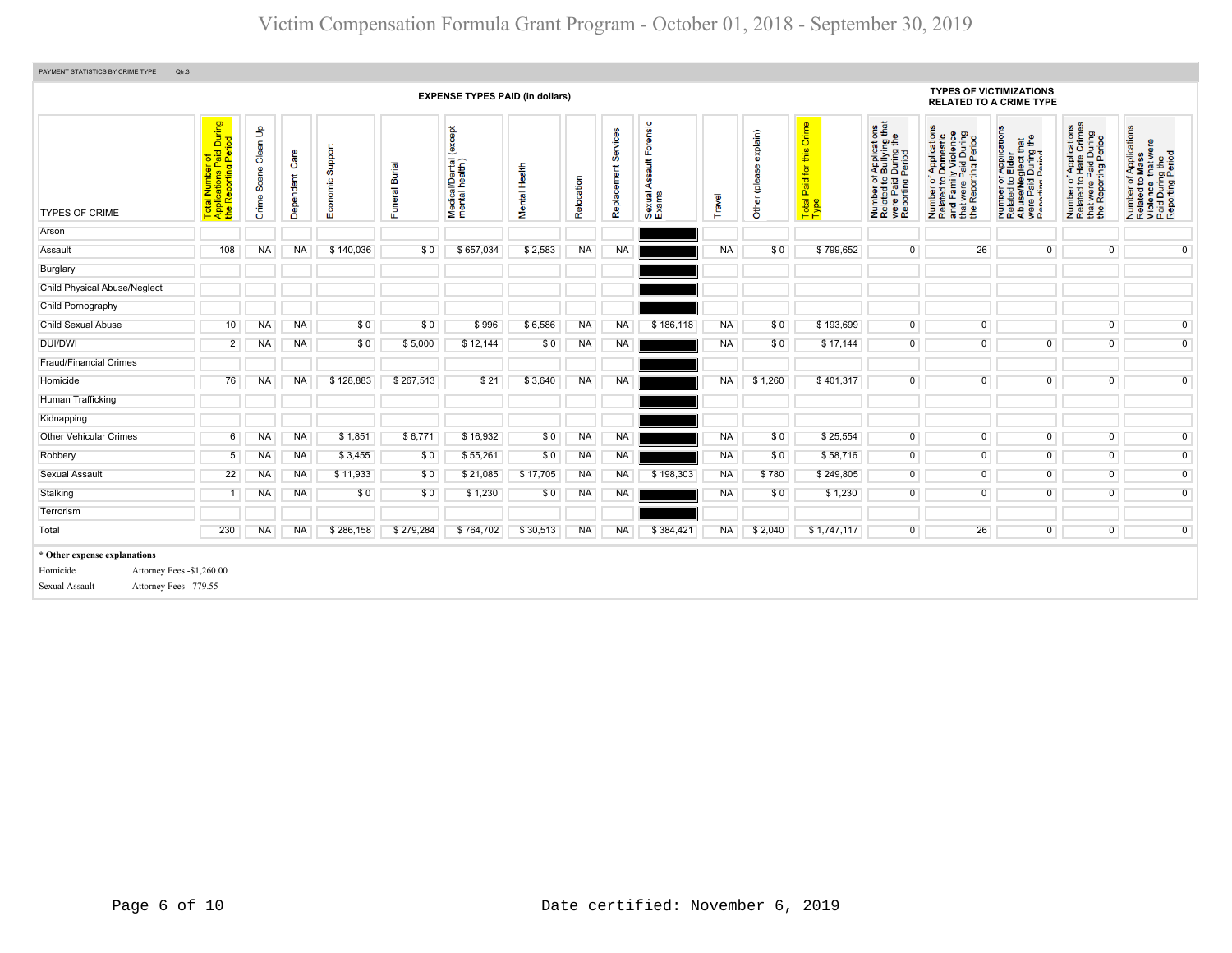|                                                                                                     | During<br>iod<br>$\overline{\mathbf{z}}$<br>al Number of<br>plications Paid<br>Reporting Peri | $\mathbf{e}$<br>Clean | ÖΦ             |                               |                          |                                                                                                        |               |            |                         |                                                                                                            |           |                           |                                            |                                                                                                                                        |                                                                                                                                                                         |                                                                                                                                                                                     |                                                                                                                      |                                                                                                        |  |  |  |  |  |  |
|-----------------------------------------------------------------------------------------------------|-----------------------------------------------------------------------------------------------|-----------------------|----------------|-------------------------------|--------------------------|--------------------------------------------------------------------------------------------------------|---------------|------------|-------------------------|------------------------------------------------------------------------------------------------------------|-----------|---------------------------|--------------------------------------------|----------------------------------------------------------------------------------------------------------------------------------------|-------------------------------------------------------------------------------------------------------------------------------------------------------------------------|-------------------------------------------------------------------------------------------------------------------------------------------------------------------------------------|----------------------------------------------------------------------------------------------------------------------|--------------------------------------------------------------------------------------------------------|--|--|--|--|--|--|
|                                                                                                     |                                                                                               |                       |                |                               |                          |                                                                                                        |               |            |                         | <b>TYPES OF VICTIMIZATIONS</b><br><b>EXPENSE TYPES PAID (in dollars)</b><br><b>RELATED TO A CRIME TYPE</b> |           |                           |                                            |                                                                                                                                        |                                                                                                                                                                         |                                                                                                                                                                                     |                                                                                                                      |                                                                                                        |  |  |  |  |  |  |
| <b>TYPES OF CRIME</b>                                                                               | ∥ੜੱਲ਼<br>Total<br>Applic<br>Le                                                                | ဨႍ<br>Scei<br>Crime   | Ö<br>Dependent | pport<br>ശ<br>homic<br>8<br>ш | Burial<br>eral<br>S<br>ш | except<br>Medical/Dental (<br>mental health)                                                           | Mental Health | Relocation | Services<br>Replacement | Forensic<br>$\frac{4}{3}$<br>⋖<br>Sexual<br>Exams                                                          | Travel    | explain)<br>Other (please | Crime<br>this<br>Paid for<br>Total<br>Type | f Applications<br>b Bullying that<br>I During the<br>Period<br>Number of <i>A</i><br>Related to <b>B</b><br>were Paid L<br>Reporting F | f Applications<br>Domestic<br>ly Violence<br>Paid During<br>rting Period<br>Number of A <sub>l</sub><br>Related to Do<br>and Family \<br>that were Pai<br>the Reporting | r Applications<br>Elder<br>that<br>g the<br>glect th<br>During<br>Period<br>per of<br>ed to I<br>Paid I<br>Paid I<br>fring F<br>Number<br>Related<br>AbuseM<br>Were Pai<br>Reportin | f Applications<br>Hate Crimes<br>tt were Paid During<br>Beporting Period<br>59<br>Number<br>Related<br>that<br>the F | Number of Applications<br>Related to Mass<br>Violence that were<br>Paid During the<br>Reporting Period |  |  |  |  |  |  |
| Arson                                                                                               |                                                                                               | NA                    | <b>NA</b>      | \$1,970                       | \$0                      | \$23,030                                                                                               | \$0           | <b>NA</b>  | <b>NA</b>               |                                                                                                            | <b>NA</b> | \$0                       | \$25,000                                   | $\overline{0}$                                                                                                                         | $\overline{0}$                                                                                                                                                          | $\mathbf{0}$                                                                                                                                                                        | $\overline{0}$                                                                                                       | $\overline{0}$                                                                                         |  |  |  |  |  |  |
| Assault                                                                                             | 88                                                                                            | NA                    | <b>NA</b>      | \$116,567                     | \$0                      | \$457,817                                                                                              | \$3,519       | <b>NA</b>  | <b>NA</b>               |                                                                                                            | <b>NA</b> | \$0                       | \$577,903                                  | $\overline{0}$                                                                                                                         | 15                                                                                                                                                                      | $\Omega$                                                                                                                                                                            | $\mathbf 0$                                                                                                          | $\overline{0}$                                                                                         |  |  |  |  |  |  |
| Burglary                                                                                            |                                                                                               |                       |                |                               |                          |                                                                                                        |               |            |                         |                                                                                                            |           |                           |                                            |                                                                                                                                        |                                                                                                                                                                         |                                                                                                                                                                                     |                                                                                                                      |                                                                                                        |  |  |  |  |  |  |
| <b>Child Physical Abuse/Neglect</b>                                                                 |                                                                                               |                       |                |                               |                          |                                                                                                        |               |            |                         |                                                                                                            |           |                           |                                            |                                                                                                                                        |                                                                                                                                                                         |                                                                                                                                                                                     |                                                                                                                      |                                                                                                        |  |  |  |  |  |  |
| Child Pornography                                                                                   |                                                                                               |                       |                |                               |                          |                                                                                                        |               |            |                         |                                                                                                            |           |                           |                                            |                                                                                                                                        |                                                                                                                                                                         |                                                                                                                                                                                     |                                                                                                                      |                                                                                                        |  |  |  |  |  |  |
| <b>Child Sexual Abuse</b>                                                                           |                                                                                               | NA                    | <b>NA</b>      | \$0                           | \$0                      | \$4.522                                                                                                | \$6.059       | <b>NA</b>  | <b>NA</b>               | \$196,469                                                                                                  | <b>NA</b> | \$0                       | \$207.050                                  | $\overline{0}$                                                                                                                         | $\overline{0}$                                                                                                                                                          |                                                                                                                                                                                     | $\overline{0}$                                                                                                       | $\overline{0}$                                                                                         |  |  |  |  |  |  |
| <b>DUI/DWI</b>                                                                                      | 1                                                                                             | NA                    | <b>NA</b>      | \$0                           | \$0                      | \$0                                                                                                    | \$1,000       | <b>NA</b>  | <b>NA</b>               |                                                                                                            | <b>NA</b> | \$0                       | \$1,000                                    | $\overline{0}$                                                                                                                         | $\overline{0}$                                                                                                                                                          | $\overline{0}$                                                                                                                                                                      | $\overline{0}$                                                                                                       | $\overline{0}$                                                                                         |  |  |  |  |  |  |
| <b>Fraud/Financial Crimes</b>                                                                       |                                                                                               |                       |                |                               |                          |                                                                                                        |               |            |                         |                                                                                                            |           |                           |                                            |                                                                                                                                        |                                                                                                                                                                         |                                                                                                                                                                                     |                                                                                                                      |                                                                                                        |  |  |  |  |  |  |
| Homicide                                                                                            | 120                                                                                           | NA                    | <b>NA</b>      | \$116,304                     | \$403,845                | \$4,176                                                                                                | \$2,986       | <b>NA</b>  | <b>NA</b>               |                                                                                                            | <b>NA</b> | \$0                       | \$527,312                                  | $\overline{0}$                                                                                                                         | 1                                                                                                                                                                       | $\overline{0}$                                                                                                                                                                      | $\mathbf 0$                                                                                                          | $\overline{0}$                                                                                         |  |  |  |  |  |  |
| Human Trafficking                                                                                   |                                                                                               |                       |                |                               |                          |                                                                                                        |               |            |                         |                                                                                                            |           |                           |                                            |                                                                                                                                        |                                                                                                                                                                         |                                                                                                                                                                                     |                                                                                                                      |                                                                                                        |  |  |  |  |  |  |
| Kidnapping                                                                                          |                                                                                               |                       |                |                               |                          |                                                                                                        |               |            |                         |                                                                                                            |           |                           |                                            |                                                                                                                                        |                                                                                                                                                                         |                                                                                                                                                                                     |                                                                                                                      |                                                                                                        |  |  |  |  |  |  |
| <b>Other Vehicular Crimes</b>                                                                       |                                                                                               | <b>NA</b>             | <b>NA</b>      | \$720                         | \$10,000                 | \$36,405                                                                                               | \$0           | <b>NA</b>  | <b>NA</b>               |                                                                                                            | <b>NA</b> | \$0                       | \$47,125                                   | $\overline{0}$                                                                                                                         | $\overline{0}$                                                                                                                                                          | $\overline{0}$                                                                                                                                                                      | $\overline{0}$                                                                                                       | $\overline{0}$                                                                                         |  |  |  |  |  |  |
| Robbery                                                                                             | 10                                                                                            | NA                    | <b>NA</b>      | \$10,627                      | \$0                      | \$58,160                                                                                               | \$510         | <b>NA</b>  | <b>NA</b>               |                                                                                                            | <b>NA</b> | \$120                     | \$69,417                                   | $\overline{0}$                                                                                                                         | $\overline{0}$                                                                                                                                                          | $\overline{0}$                                                                                                                                                                      | $\mathsf{O}\xspace$                                                                                                  | $\overline{0}$                                                                                         |  |  |  |  |  |  |
| <b>Sexual Assault</b>                                                                               | 6                                                                                             | NA                    | <b>NA</b>      | \$4,160                       | \$0                      | \$8,222                                                                                                | \$0           | <b>NA</b>  | <b>NA</b>               | \$204,996                                                                                                  | <b>NA</b> | \$0                       | \$217,378                                  | $\overline{0}$                                                                                                                         | $\overline{0}$                                                                                                                                                          | $\overline{0}$                                                                                                                                                                      | $\mathbf 0$                                                                                                          | $\overline{0}$                                                                                         |  |  |  |  |  |  |
| Stalking                                                                                            |                                                                                               |                       |                |                               |                          |                                                                                                        |               |            |                         |                                                                                                            |           |                           |                                            |                                                                                                                                        |                                                                                                                                                                         |                                                                                                                                                                                     |                                                                                                                      |                                                                                                        |  |  |  |  |  |  |
| Terrorism                                                                                           |                                                                                               |                       |                |                               |                          |                                                                                                        |               |            |                         |                                                                                                            |           |                           |                                            |                                                                                                                                        |                                                                                                                                                                         |                                                                                                                                                                                     |                                                                                                                      |                                                                                                        |  |  |  |  |  |  |
| Total                                                                                               | 240                                                                                           | <b>NA</b>             | <b>NA</b>      | \$250,348                     | \$413,845                | \$592,333                                                                                              | \$14,074      | <b>NA</b>  | <b>NA</b>               | \$401,465                                                                                                  | <b>NA</b> | \$120                     | \$1,672,185                                | $\overline{0}$                                                                                                                         | 16                                                                                                                                                                      | $\overline{0}$                                                                                                                                                                      | $\overline{0}$                                                                                                       | $\overline{0}$                                                                                         |  |  |  |  |  |  |
| * Other expense explanations<br>Attorney Fees-\$120.00<br>Robbery<br>You added "Other" crime types: |                                                                                               |                       |                |                               |                          | 3-Other Crimes Causing Injury: Funeral Burial-\$7,208.99; Economic Support-\$560.00 (Total-\$7,768.99) |               |            |                         |                                                                                                            |           |                           |                                            |                                                                                                                                        |                                                                                                                                                                         |                                                                                                                                                                                     |                                                                                                                      |                                                                                                        |  |  |  |  |  |  |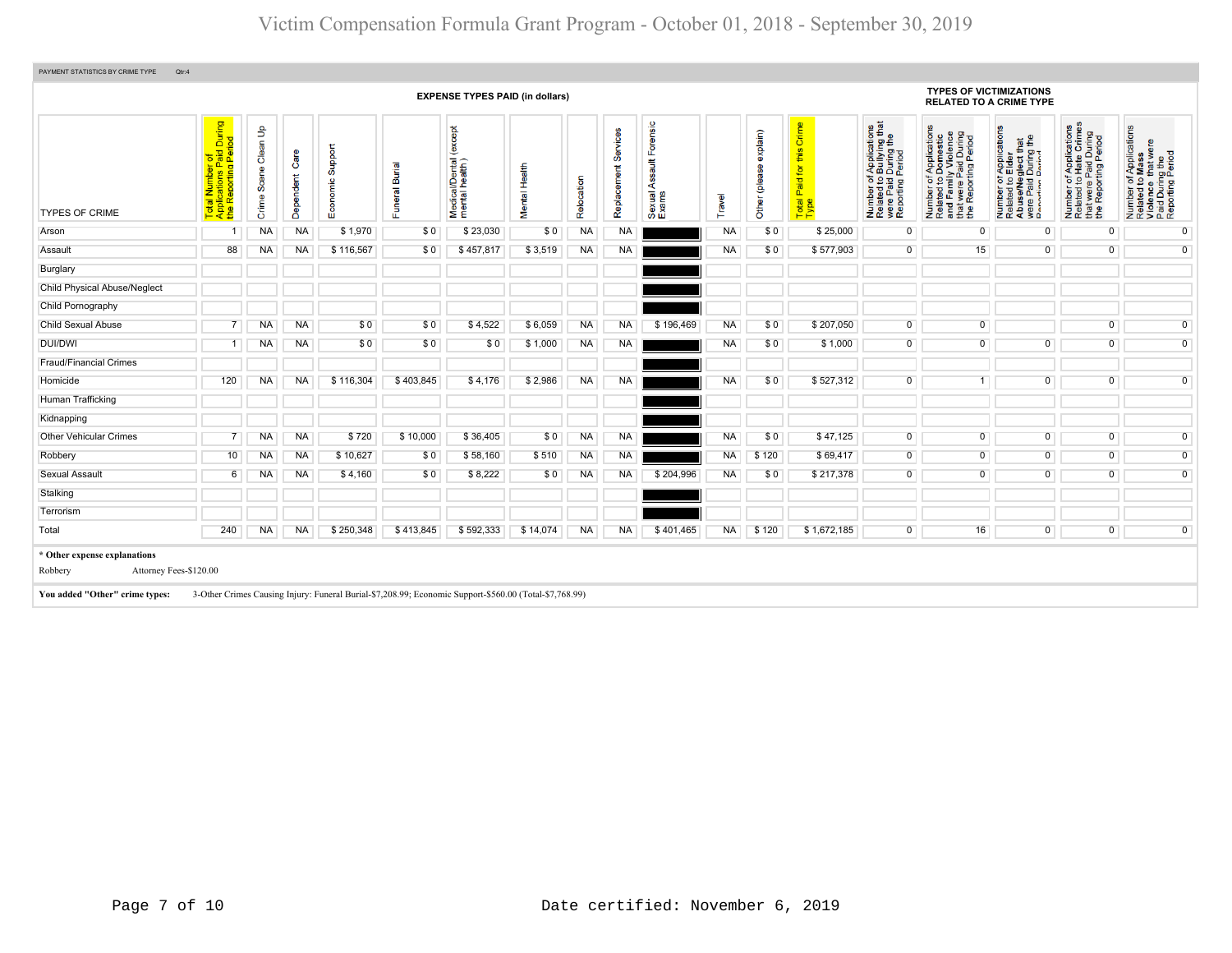| PAYMENT STATISTICS BY CRIME TYPE - Aggregated |                                                                                              |                               |                           |                |                               |                                            |                         |                |                                    |                          |           |                            |                                                                   |                                                                                                                       |                                                                                                                                                                                        |                                                                                                                                       |                                                                                                                                            |                                                                                                        |
|-----------------------------------------------|----------------------------------------------------------------------------------------------|-------------------------------|---------------------------|----------------|-------------------------------|--------------------------------------------|-------------------------|----------------|------------------------------------|--------------------------|-----------|----------------------------|-------------------------------------------------------------------|-----------------------------------------------------------------------------------------------------------------------|----------------------------------------------------------------------------------------------------------------------------------------------------------------------------------------|---------------------------------------------------------------------------------------------------------------------------------------|--------------------------------------------------------------------------------------------------------------------------------------------|--------------------------------------------------------------------------------------------------------|
|                                               | <b>EXPENSE TYPES PAID (in dollars)</b>                                                       |                               |                           |                |                               |                                            |                         |                |                                    |                          |           |                            |                                                                   | <b>TYPES OF VICTIMIZATIONS</b><br><b>RELATED TO A CRIME TYPE</b>                                                      |                                                                                                                                                                                        |                                                                                                                                       |                                                                                                                                            |                                                                                                        |
| <b>TYPES OF CRIME</b>                         | During<br>iod<br>$\overline{\sigma}$<br>$\mathbf{a}$<br>$\Box$<br>epot<br>œ<br><u> ಕೆ ಕಿ</u> | နှ<br>Clean<br>Scene<br>Crime | Care<br>indent<br>ይ<br>൧ഀ | ppor<br>ശ<br>ш | ã<br>$\overline{\sigma}$<br>ū | except<br>Medical/Dental<br>mental health) | Health<br><b>Mental</b> | cation<br>Relo | <b>NICes</b><br>တ္တ<br>Replacement | ensic<br>Sexual<br>Exams | Travel    | explain)<br>eeld)<br>Other | Crime<br>this<br>$\overline{\mathbf{r}}$<br>Paid<br>Total<br>Type | f Applications<br>b Bullying that<br>I During the<br>Period<br>Number of,<br>Related to I<br>were Paid<br>Reporting F | <b>ons</b><br>' Family Violence<br>t were Paid During<br>Reporting Period<br>'Application<br>Domestic<br>y Violence<br>59<br>twere<br>Repor<br>Number<br>Related<br>and<br>that<br>the | r Application:<br>Elder<br>₽<br>glect th<br>During<br>Pariod<br>59<br>e/Ne<br>Number<br>Related t<br>Abuse/N<br>were Pai<br>Reporting | f Applications<br>Hate Crimes<br>During<br>Period<br>a.<br>e Paid<br>orting F<br>59<br>rwere<br>Repor<br>Number<br>Related<br>the <b>F</b> | Number of Applications<br>Related to Mass<br>Violence that were<br>Paid During the<br>Reporting Period |
| Arson                                         |                                                                                              | <b>NA</b>                     | <b>NA</b>                 | \$1,970        | \$0                           | \$23,030                                   | \$0                     | <b>NA</b>      | <b>NA</b>                          |                          | <b>NA</b> | \$0                        | \$25,000                                                          | $\Omega$                                                                                                              | $\mathbf 0$                                                                                                                                                                            | $\mathbf 0$                                                                                                                           | $\Omega$                                                                                                                                   | $\overline{0}$                                                                                         |
| Assault                                       | 359                                                                                          | <b>NA</b>                     | <b>NA</b>                 | \$568,165      | \$10,205                      | \$2,118,293                                | \$8,837                 | NA             | <b>NA</b>                          |                          | <b>NA</b> | \$0                        | \$2,705,500                                                       | $\overline{0}$                                                                                                        | 74                                                                                                                                                                                     | $\Omega$                                                                                                                              | $\Omega$                                                                                                                                   | $\overline{0}$                                                                                         |
| Burglary                                      |                                                                                              |                               |                           |                |                               |                                            |                         |                |                                    |                          |           |                            |                                                                   |                                                                                                                       |                                                                                                                                                                                        |                                                                                                                                       |                                                                                                                                            |                                                                                                        |
| <b>Child Physical Abuse/Neglect</b>           | 4                                                                                            | <b>NA</b>                     | <b>NA</b>                 | \$0            | \$0                           | \$102                                      | \$4,875                 | NA             | <b>NA</b>                          |                          | <b>NA</b> | \$0                        | \$4,977                                                           | $\overline{0}$                                                                                                        | $\overline{0}$                                                                                                                                                                         |                                                                                                                                       | $\overline{0}$                                                                                                                             | $\overline{0}$                                                                                         |
| Child Pornography                             | -1                                                                                           | <b>NA</b>                     | <b>NA</b>                 | \$0            | \$0                           | \$1,288                                    | \$1,219                 | NA             | NA                                 |                          | <b>NA</b> | \$0                        | \$2,506                                                           | $\overline{0}$                                                                                                        | $\overline{0}$                                                                                                                                                                         |                                                                                                                                       | $\overline{0}$                                                                                                                             | $\overline{0}$                                                                                         |
| <b>Child Sexual Abuse</b>                     | 25                                                                                           | <b>NA</b>                     | <b>NA</b>                 | \$1,230        | \$0                           | \$9,791                                    | \$17,153                | <b>NA</b>      | NA                                 | \$588,753                | <b>NA</b> | \$0                        | \$616,928                                                         | $\overline{0}$                                                                                                        | $\overline{0}$                                                                                                                                                                         |                                                                                                                                       | $\overline{0}$                                                                                                                             | $\overline{0}$                                                                                         |
| DUI/DWI                                       | 8                                                                                            | NA                            | <b>NA</b>                 | \$7,280        | \$21,826                      | \$12,820                                   | \$1,300                 | NA             | <b>NA</b>                          |                          | <b>NA</b> | \$0                        | \$43,225                                                          | $\overline{0}$                                                                                                        | $\overline{0}$                                                                                                                                                                         | $\overline{0}$                                                                                                                        | $\overline{0}$                                                                                                                             | $\overline{0}$                                                                                         |
| <b>Fraud/Financial Crimes</b>                 |                                                                                              |                               |                           |                |                               |                                            |                         |                |                                    |                          |           |                            |                                                                   |                                                                                                                       |                                                                                                                                                                                        |                                                                                                                                       |                                                                                                                                            |                                                                                                        |
| Homicide                                      | 346                                                                                          | NA.                           | <b>NA</b>                 | \$355,187      | \$1,194,019                   | \$11,570                                   | \$12,228                | NA             | <b>NA</b>                          |                          | <b>NA</b> | \$1,260                    | \$1,574,265                                                       | $\mathbf{0}$                                                                                                          | $\overline{3}$                                                                                                                                                                         | 0                                                                                                                                     | $\overline{0}$                                                                                                                             | $\mathbf{0}$                                                                                           |
| Human Trafficking                             |                                                                                              |                               |                           |                |                               |                                            |                         |                |                                    |                          |           |                            |                                                                   |                                                                                                                       |                                                                                                                                                                                        |                                                                                                                                       |                                                                                                                                            |                                                                                                        |
| Kidnapping                                    |                                                                                              |                               |                           |                |                               |                                            |                         |                |                                    |                          |           |                            |                                                                   |                                                                                                                       |                                                                                                                                                                                        |                                                                                                                                       |                                                                                                                                            |                                                                                                        |
| <b>Other Vehicular Crimes</b>                 | 27                                                                                           | <b>NA</b>                     | <b>NA</b>                 | \$17,978       | \$44,666                      | \$67,588                                   | \$0                     | <b>NA</b>      | <b>NA</b>                          |                          | <b>NA</b> | \$0                        | \$130,232                                                         | $\overline{0}$                                                                                                        | $\overline{0}$                                                                                                                                                                         | $\overline{0}$                                                                                                                        | $\overline{0}$                                                                                                                             | $\overline{0}$                                                                                         |
| Robbery                                       | 28                                                                                           | <b>NA</b>                     | <b>NA</b>                 | \$14,082       | \$0                           | \$127,135                                  | \$5,388                 | <b>NA</b>      | <b>NA</b>                          |                          | <b>NA</b> | \$120                      | \$146,725                                                         | $\overline{0}$                                                                                                        | $\overline{0}$                                                                                                                                                                         | $\overline{0}$                                                                                                                        | $\overline{0}$                                                                                                                             | $\overline{0}$                                                                                         |
| <b>Sexual Assault</b>                         | 75                                                                                           | <b>NA</b>                     | <b>NA</b>                 | \$62,542       | \$0                           | \$90,200                                   | \$27,579                | <b>NA</b>      | <b>NA</b>                          | \$638,879                | <b>NA</b> | \$943                      | \$820,142                                                         | $\overline{0}$                                                                                                        | $\overline{0}$                                                                                                                                                                         | $\overline{0}$                                                                                                                        | $\overline{0}$                                                                                                                             | $\overline{0}$                                                                                         |
| Stalking                                      |                                                                                              | NA                            | <b>NA</b>                 | \$0            | \$0                           | \$1,230                                    | \$0                     | NA             | NA                                 |                          | <b>NA</b> | \$0                        | \$1,230                                                           | $\overline{0}$                                                                                                        | $\mathbf 0$                                                                                                                                                                            | $\overline{0}$                                                                                                                        | $\overline{0}$                                                                                                                             | $\overline{0}$                                                                                         |
| Terrorism                                     |                                                                                              |                               |                           |                |                               |                                            |                         |                |                                    |                          |           |                            |                                                                   |                                                                                                                       |                                                                                                                                                                                        |                                                                                                                                       |                                                                                                                                            |                                                                                                        |
| Total                                         | 875                                                                                          | NA.                           | <b>NA</b>                 | \$1,028,434    | \$1,270,715                   | \$2,463,046                                | \$78,579                | <b>NA</b>      | <b>NA</b>                          | \$1,227,632              | <b>NA</b> | \$2,323                    | \$6,070,729                                                       | $\overline{0}$                                                                                                        | 77                                                                                                                                                                                     | $\overline{0}$                                                                                                                        | $\overline{0}$                                                                                                                             | $\overline{0}$                                                                                         |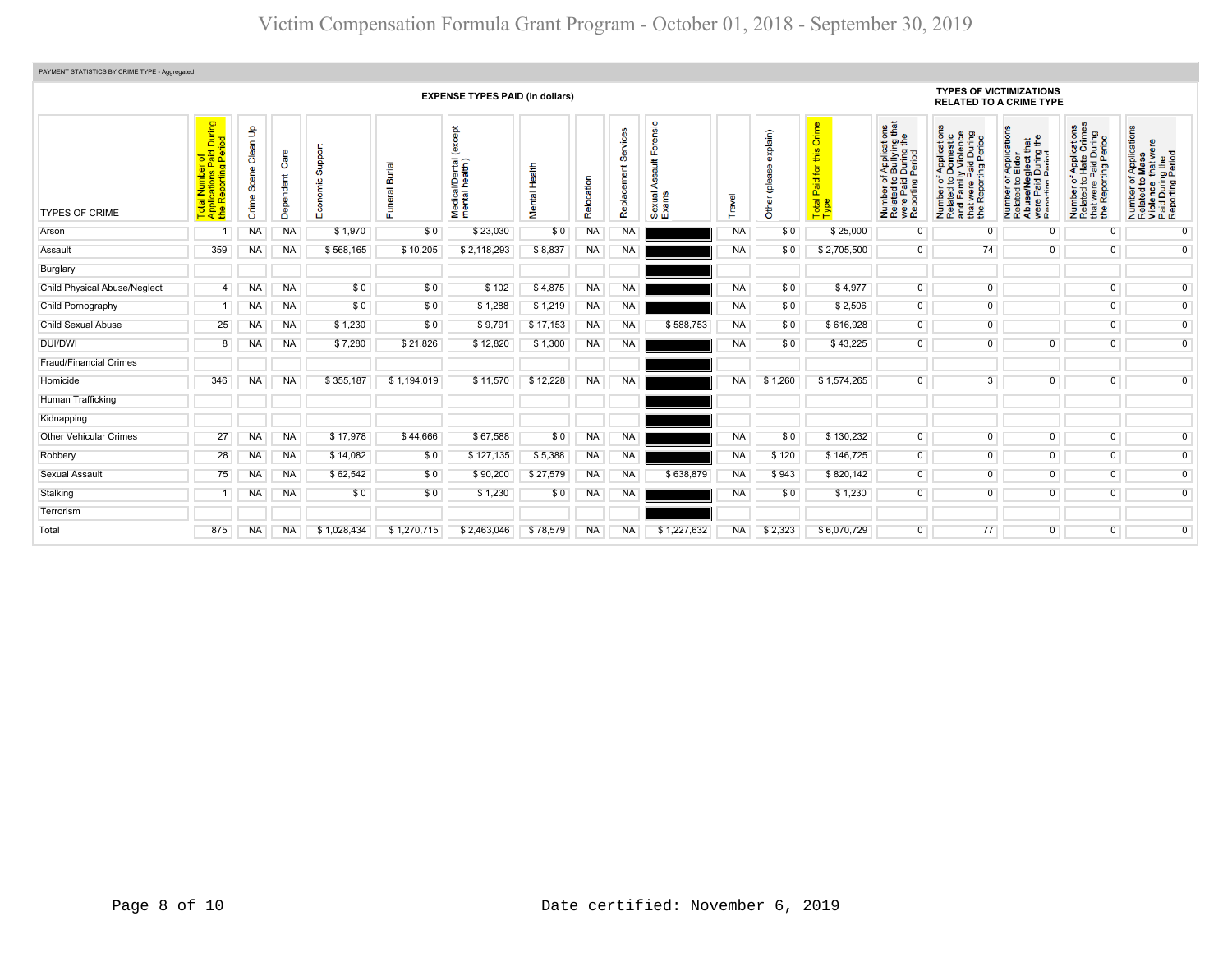### NARRATIVE QUESTIONS

#### 1. **Please explain any significant change in the number of applications received during the reporting period.**

We have had an increase in the number of applications received during this reporting period, which is most likely due to the significant legislative changes to the Missouri CVC Program that went into effect August 28, 2018; thus improving benefits for victims and claimants filing for compensation. It removed the requirement that applications must be notarized; removed conducting criminal history checks on victims; removed the \$2,500 counseling cap; removed the 48-hour rule for reporting the crime; removed the three-year time limit for submitting additional crime-related bills once a claim has been awarded; removed cooperating with prosecution of the offender (note that victim must still cooperate with law enforcement in the apprehension of the known offender); removed that the victim must have incurred a \$50 out-of-pocket expense or lost two continuous weeks of earnings from gainful employment; and removed that applications must be filed in person or by mail. The statutory change to our Program, coupled with an increase in crime and continued CVC contact with stakeholders such as law enforcement, victim advocates, medical/funeral providers and various other entities that assist victims and their families in seeking financial assistance in the aftermath of a crime has undoubtedly increased the number of applications received this reporting period.

#### 2. **The average length of time to process an application for claim eligibility for compensation**

Count days from time of receipt of application to decision. 111

Please explain your state's procedure for processing an application for claim eligibility, from time of receipt of application to decision. Once an application is received, it is reviewed for completeness. The application is assigned to a caseworker who enters it into our CVC system, which automatically assigns a claim number. The caseworker contacts the victim or claimant in writing if any additional information/documentation is needed to process the claim. In the course of determining eligibility, the caseworker contacts law enforcement for a copy of the police report; conducts a Medicaid check (Medicaid is considered a collateral source and our Program is a payer of last resort); contacts the prosecutor if an alleged offender s name is known (for outcome of the case and determine if restitution was ordered); contacts providers to verify actual out-of-pocket crime-related expenses (medical, funeral, counseling, loss of income and loss of support in death cases). Once the caseworker receives all of the needed information/documentation, they process the claim; then make a recommendation on whether to pay or deny the claim. Management reviews the file and makes the final decision on the claim s eligibility for compensation.

#### 3. **Does your state have a victim satisfaction survey?**

No

4. **Please describe any emerging/major issues or notable trends that were encountered in your state that had an impact on your program's ability to meet the needs of crime victims during the reporting period.**

There were no major issues or trends that impacted our Program's ability to meet the needs of crime victims during this reporting period.

#### 5. **Please describe in detail efforts taken to serve Victims of Federal Crime during the reporting period.**

We have not had many victims of federal crime apply for compensation. The only way we know that a federal crime has occurred is when the application states that the crime was reported to the Federal Bureau of Investigation offices in our state, and our caseworkers must request an incident report from the FBI in either the U.S. Eastern District or U.S. Western District. We also work with the FBI on cases where Missouri residents have been victims of crime outside of the United States.

#### 6. **Please describe any notable activities during the reporting period that improved the process of victim compensation services.**

The one notable activity during this reporting period to improve the process of victim compensation services was to allow victims and claimants to submit their applications online or fax them to our office. Victims still have the option of submitting them via regular mail if they do not have access to a computer or fax machine, however, claims must be received within the mandated two-year limit.

#### 7. **Please describe in detail ways in which your state used VOCA Administrative funds and the impact of these funds on the state's ability to improve victim compensation services during the reporting period.**

We have not used any VOCA Administrative Funds.

#### 8. **Were there any laws, initiatives, or policy changes in your state regarding victim compensation during the reporting period? If yes, please briefly describe them and their impact.**

On June 21, 2019, Program staff were notified that we should adopt a "Mailbox Rule" in which the postmark date on the envelope that the application was mailed in is considered the filing date and not the date that the application arrives in the office. The Department of Public Safety's general counsel discussed this issue with the Department's director of administrative, fiscal & legal services who agreed on adopting such a policy. Having the "Mailbox Rule" provides the victim or claimant with the maximum amount of time to file an application within the mandated two years from the crime date.

 $\sim$